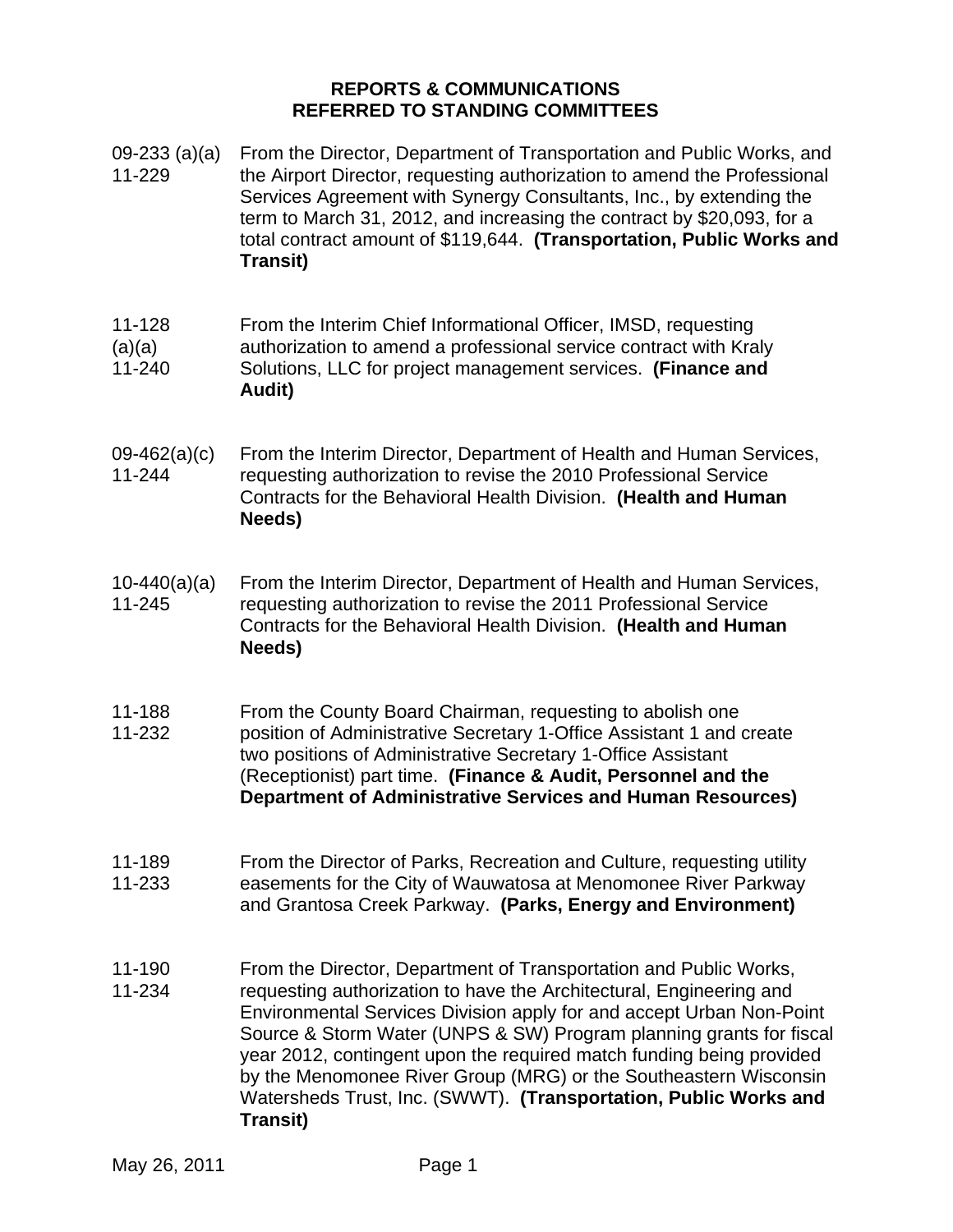| 11-191<br>11-230                 | From the Director, Department of Transportation and Public Works, and<br>the Airport Director, requesting authorization to amend Airport<br>Agreement HP-1289 (File 02-231) between Milwaukee County and<br>Johnson Controls, Inc., under the standard terms and conditions, for the<br>construction of additional parking spaces at General Mitchell<br>International Airport (GMIA). (Transportation, Public Works and<br><b>Transit)</b> |
|----------------------------------|---------------------------------------------------------------------------------------------------------------------------------------------------------------------------------------------------------------------------------------------------------------------------------------------------------------------------------------------------------------------------------------------------------------------------------------------|
| 11-192<br>Claim No.<br>$11 - 13$ | From Acting Deputy Corporation Counsel, recommending payment in<br>the amount of \$3,932.66 to Geico on behalf of Glenn Kirby for damages<br>to his vehicle. (Judiciary, Safety and General Services)                                                                                                                                                                                                                                       |
| 11-193<br>Claim No.<br>$11 - 14$ | From Acting Deputy Corporation Counsel, recommending payment in<br>an amount not to exceed \$3,525.70 to Dawn Emer for damages to her<br>vehicle by a Milwaukee County plow. (Judiciary, Safety and General<br>Services)                                                                                                                                                                                                                    |
| 11-194<br>Claim No.<br>$11 - 15$ | From Acting Deputy Corporation Counsel, recommending payment in<br>an amount not to exceed \$4,338.40 to Country Financial on behalf of<br>their insured, Robert Sturomski, for damages to his vehicle by a<br>Milwaukee County plow truck. (Judiciary, Safety and General<br>Services)                                                                                                                                                     |
| 11-195<br>Claim No.<br>$11 - 16$ | From Acting Deputy Corporation Counsel, recommending payment in<br>an amount not to exceed \$1,512.45 to G4S Secure Solutions for<br>damages to their bus. (Judiciary, Safety and General Services)                                                                                                                                                                                                                                         |
| 11-196<br>Claim No.<br>$11 - 17$ | From Acting Deputy Corporation Counsel, recommending payment in<br>the amount of \$9,000 to Jacqueline Hawkins for injuries she sustained<br>after being struck by a Milwaukee County vehicle. (Judiciary, Safety<br>and General Services)                                                                                                                                                                                                  |
| 11-198<br>11-247                 | From the County Executive, appointing Mr. Donald Natzke to fill a<br>vacancy on the Milwaukee County Department of Family Care-<br>Managed Care Organization Governing Board for a term expiring May<br>1, 2013. (Health and Human Needs)                                                                                                                                                                                                   |
| 11-199<br>11-248                 | From the County Executive, appointing Ms. Florence Hanna Dukes to<br>the Milwaukee County Personnel Review Board to fill the vacancy<br>created by the resignation of Helen Dixon. Ms. Dukes will fill the<br>remainder of Ms. Dixon's five-year term expiring on October 31, 2015.<br>(Personnel)                                                                                                                                          |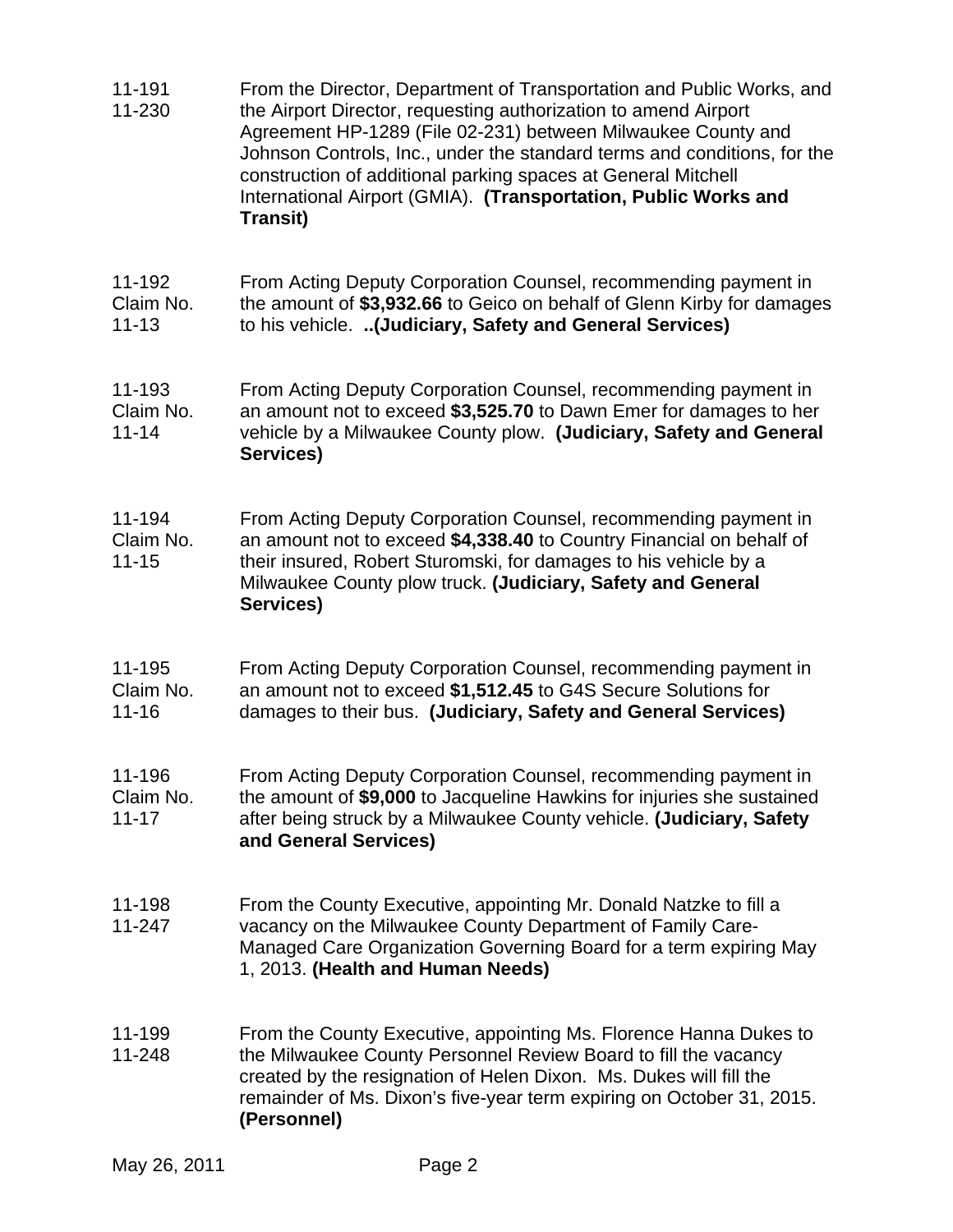- 11-200 11-241 From the Director, Department of Parks, Recreation and Culture, requesting authorization to grant a permanent easement to the City of Franklin to construct, operate and maintain a sanitary sewer and related improvements in the Root River Parkway. **(Parks, Energy and Environment)**
- 11-201 From the Director, Department of Parks, Recreation and Culture,
- 11-246 requesting authorization to grant a permanent easement to the Wisconsin Department of Natural Resources (WDNR) to allow it to construct the south end of a bridge linking the north end of Mitchell Park to the Hank Aaron State Trail, and to accept from the WDNR newly constructed trail segments to be located in the park. **(Parks, Energy and Environment)**
- 11-202 Claim 11-20 From Artisan and Truck Casualty Co., submitting a claim on behalf of **Courtney Endres** for injuries and damages allegedly sustained in an accident involving a Milwaukee County vehicle on February 4, 2011. **(Judiciary, Safety and General Services)**
- 11-203 Claim 11-21 From Progressive Insurance, submitting a claim on behalf of **Kercia Scott** for injuries and damages allegedly sustained in an accident involving a Milwaukee County vehicle on January 10, 2011. **(Judiciary, Safety and General Services)**
- 11-204 Claim 11-22 From Trumbull Services, submitting a claim on behalf of **Joseph L. Hirsch** for injuries and damages allegedly sustained in an accident involving a Milwaukee County vehicle on January 11, 2011. **(Judiciary, Safety and General Services)**
- 11-205 11-249 From the County Executive, appointing Ralph Hollmon to serve on the Marcus Center Board. He will fill the vacancy created by the resignation of Dr. Fred Crouther. Mr. Hollmon's term will expire on May 1, 2014. **(Parks, Energy and Environment)**
- 11-206 11-250 From the County Executive, appointing Alfreda Bradley-Coar to serve on the Marcus Center Board. Ms. Bradley-Coar will fill the vacancy created by the resignation of Jonette Cazares. Ms. Bradley-Coar's term will expire on May 1, 2014. **(Parks, Energy and Environment)**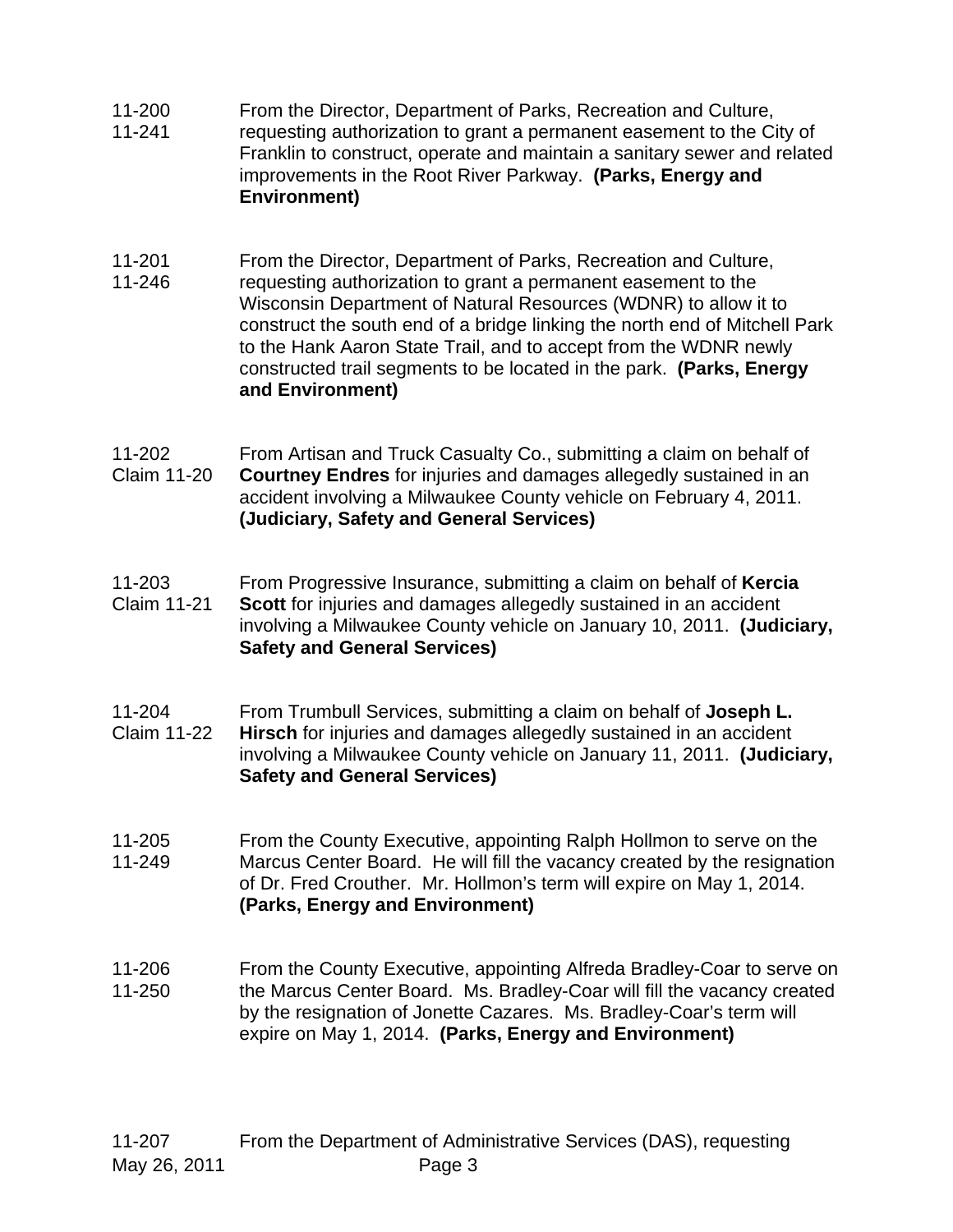- 11-259 approval of the recommended expenditures and revenues to be carried over from 2010 to 2011. **(Finance and Audit)**
- 11-208 From the Department of Administrative Services, requesting
- 11-256 authorization to execute a contract with Public Financial Management Inc. and Peralta Garcia Solutions to serve as the County's financial advisors for 2011 to 2013, with an option to renew the contract for three years. **(Finance and Audit)**
- 11-209 From the Controller, Department of Administration, requesting to
- 11-236 abolish 1 FTE Accountant 4 and create 1 FTE Accountant 3 in the Department of Administrative Services-Fiscal Affairs. **(Finance & Audit, Personnel and the Department of Administrative Services and Human Resources)**
- 11-210 11-251 From County Executive, re-appointing Ms. Linda Gorens-Levey to serve on the Marcus Center Board of Directors for a term expiring on May 1, 2014. **(Confirmation)**
- 11-211 11-252 From County Executive, re-appointing Mr. Anthony Busalacchi to serve on the Marcus Center Board of Directors for a term expiring on May 1, 2013. **(Confirmation)**
- 11-212 From the Director of Parks, Recreation, and Culture, requesting
- 11-253 authorization to abolish one Carpenter position, one Park Unit Coordinator 2 position, one Park Unit Coordinator 1 position, and one Regional Operations Manager position and create one Painter position, one Golf Services Manager position, and one Clubhouse Concessions Manager position. **(Finance and Audit and Personnel, the Department of Administrative Services, and the Division of Human Resources)**
- 11-213 11-260 From the County Executive, reappointing Ms. Sue Black to serve as the Director of the Parks, Recreation and Culture. **(Parks, Energy and Environment)**
- 11-214 ORD 11-5 From the Interim Director, Department of Human Resources, requesting authorization to amend Ordinance 17.16(1) of the Milwaukee County Code of General Ordinances regarding overtime compensation. **(Personnel)**